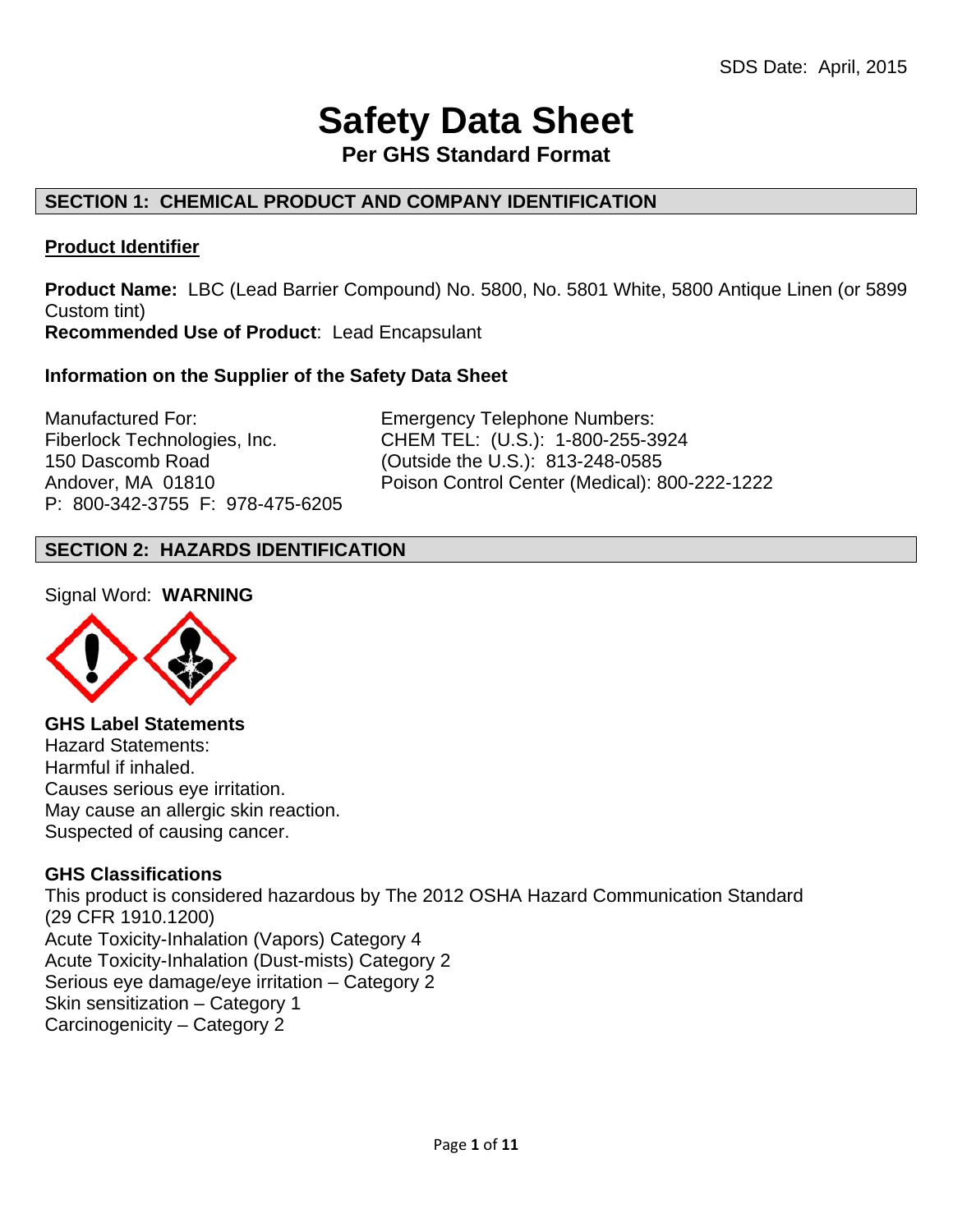# **PRECAUTIONARY STATEMENTS**

**Prevention**: Obtain special instructions before use. Do not handle until all safety precautions have been read and understood. Use personal protection (eye protection, gloves) during application. When grinding/sanding dry films, wear respiratory protection.

**Response:** If on skin, wash with plenty of soap and water. If in eyes, rinse cautiously for several minutes. Remove contact lenses if present and easy to do. Continue rinsing. If inhaled, remove victim to fresh air. If exposed or concerned, get medical advice.

**Storage:** Keep closures tight and containers upright to prevent leakage. KEEP FROM FREEZING. Product is non-combustible.

**Disposal:** The coating and any contaminated diking material should be thoroughly air dried and collected into drums. The drums should be sealed and labeled and land-filled or incinerated according to local, regional and national regulations.

**Hazards Not Otherwise Classified (NHOC):** Not applicable

**Unknown Toxicity:** Over 70% of the mixture consists of ingredients of unknown toxicity.

**Other Information:** Toxic to aquatic life with long lasting effects. Repeated or prolonged skin contact may cause allergic reactions with susceptible persons.

# **SECTION 3: COMPOSITION INFORMATION ON INGREDIENTS**

| <b>Chemical Name</b>        | CAS No.       | Weight, %* |
|-----------------------------|---------------|------------|
| Titanium dioxide            | 13463-67-7    | $10 - 30$  |
| Calcium carbonate           | 1317-65-3     | $10 - 30$  |
| Propylene glycol            | $57 - 55 - 6$ | $3 - 7$    |
| Chlorothalonil              | 1897-45-6     | $0.1 - 1$  |
| Methylchloroisothiazolinone | 26172-55-4    | $0.1 - 1$  |
| Zinc oxide                  | 1314-13-2     | $1 - 4$    |

**\*The exact concentration of composition has been withheld as a trade secret.** 

# **SECTION 4: FIRST AID MEASURES**

# **General Advice**

Show this safety data sheet to the doctor in attendance. Immediate medical attention is required.

# **Eye Contact**

If symptoms persist, call a physician. Rinse immediately with plenty of water, also under the eyelids, for at least 15 minutes. Remove contact lenses, if present and easy to do. Continue rinsing. Keep eye wide open while rinsing. Do not rub affected area.

# **Skin Contact**

Wash skin with soap and water. In the case of skin irritation or allergic reactions see a physician. May cause an allergic skin reaction.

# **Inhalation**

Remove to fresh air. If symptoms persist, call a physician. If breathing has stopped, give artificial respiration. Get medical attention immediately. If not breathing, give artificial respiration. Do not breathe dust.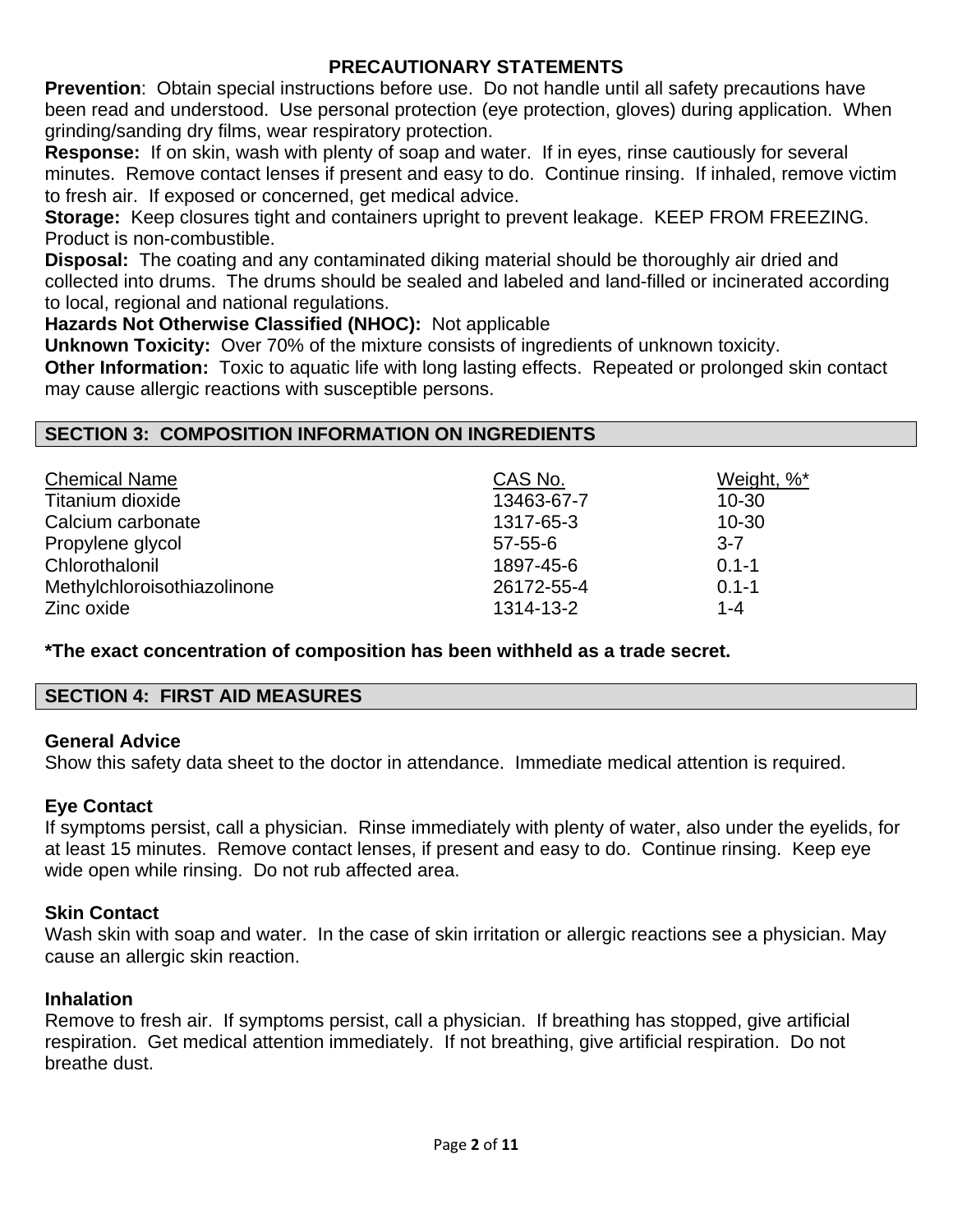# **Ingestion**

Do NOT induce vomiting. Rinse mouth immediately and drink plenty of water. Never give anything by mouth to an unconscious person. Get medical attention.

# **Self-Protection of the First Aider**

Avoid contact with skin, eyes or clothing. Use personal protective equipment as required. Wear personal protective clothing (see section 8). Ensure that medical personnel are aware of the material(s) involved, take precautions to protect themselves and prevent spread of contamination. Avoid breathing vapors or mists.

# **Most important symptoms and effects, both acute and delayed**

# **Most Important Symptoms and Effects**

Burning sensation. Coughing and/or wheezing. Difficulty in breathing. Itching. Rashes. Hives.

# **Indication of any immediate medical attention and special treatment needed**

# **Notes to Physician**

Treat symptomatically. May cause sensitization of susceptible persons.

# **SECTION 5: FIRE-FIGHTING MEASURES**

**Suitable Extinguishing Media:** Use extinguishing measures that are appropriate to local circumstances and the surrounding environment.

**Unsuitable Extinguishing Media:** CAUTION: Use of water spray when fighting fire may be inefficient.

**Specific Hazards Arising from the Chemical:** Product is/or contains a sensitizer. May cause sensitization by skin contact.

 **Uniform Fire Code** Sensitizer: Liquid Toxic: Liquid

# **Hazardous Combustion Products:** Carbon oxides

# **Explosion Data**

Sensitivity to mechanical impact No. Sensitivity to static impact No.

**Protective Equipment and Precautions for Firefighters:** As in any fire, wear self-contained breathing apparatus pressure-demand, MSHA/NIOSH (approved or equivalent) and full protective gear.

# **SECTION 6: ACCIDENTAL RELEASE MEASURES**

# **Personal Precautions, Protective Equipment and Emergency Procedures**

**Personal Precautions:** Avoid contact with skin, eyes or clothing. Use personal protective equipment as required. Ensure adequate ventilation. Avoid breathing vapors or mists. Avoid generation of dust.

**Other Information:** Refer to protective measures listed in Sections 7 & 8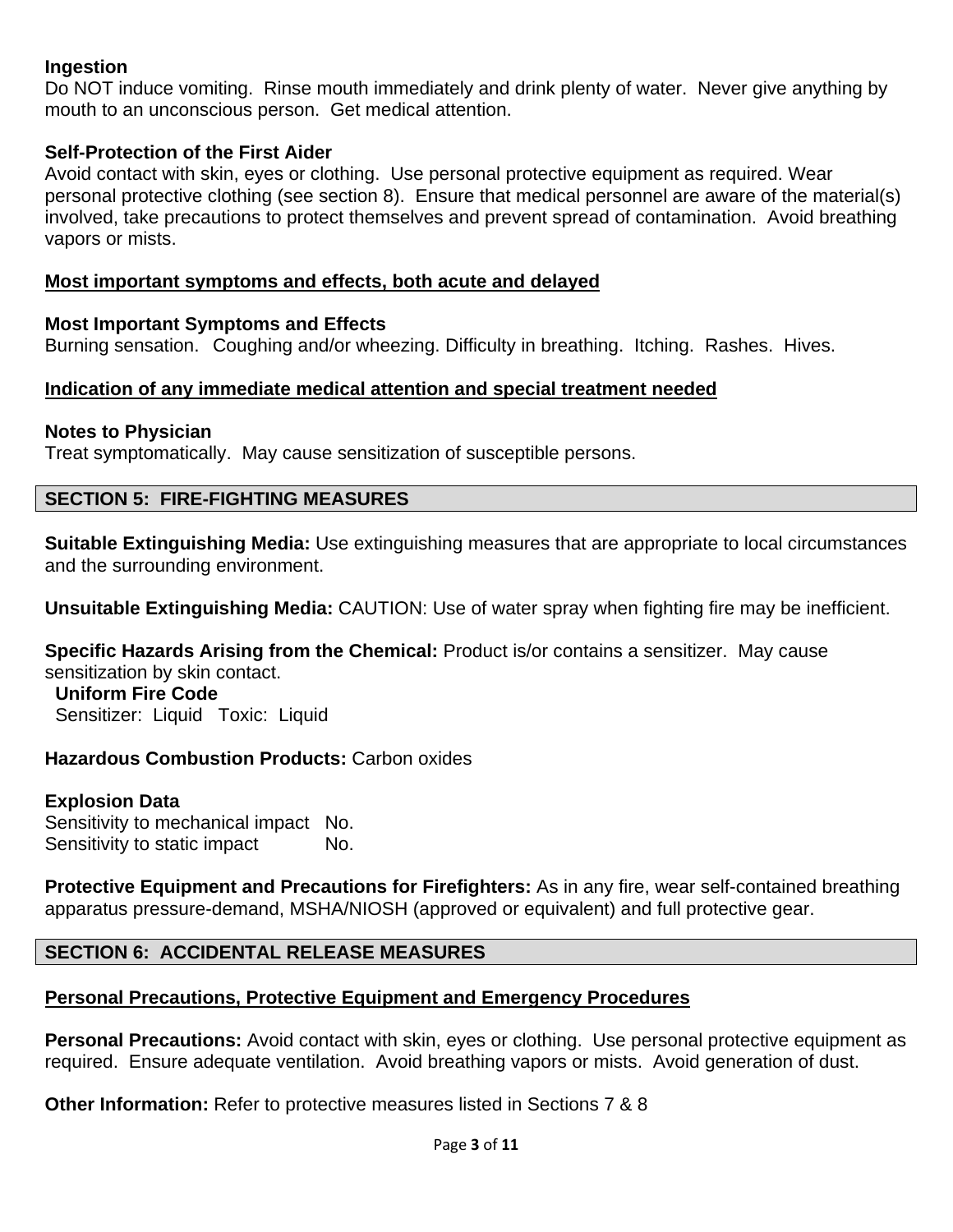# **Environmental Precautions**

**Environmental Precautions:** Refer to protective measures listed in Sections 7 & 8.

# **Methods and Material for Containment and Cleaning Up**

**Methods for Containment:** Prevent further leakage or spillage if safe to do so.

**Methods for Cleaning Up:** Immediately place absorbent material in a sealed water-filled metal container to avoid spontaneous combustion of absorbent material contaminated with this product. Pick up and transfer to properly labeled containers.

# **SECTION 7: HANDLING AND STORAGE**

# **Precautions for Safe Handling**

**Handling:** Handle in accordance with good industrial hygiene and safety practice. Avoid contact with skin, eyes or clothing. Do not eat, drink or smoke when using this product. Avoid breathing vapors or mists. Ensure adequate ventilation. In case of insufficient ventilation, wear suitable respiratory equipment. Take off contaminated clothing and wash before reuse. Keep away from contact with clothing and other combustible materials to avoid fire.

#### **Conditions for Safe Storage, Including any Incompatibilities**

**Storage:** Keep containers tightly closed in a dry, cool and well-ventilated place. Keep out of the reach of children.

**Incompatible Products:** None known based on information supplied.

# **SECTION 8: EXPOSURE CONTROLS/PERSONAL PROTECTION**

# **Exposure Guidelines**

| <b>Chemical Name</b><br>Titanium dioxide<br>13463-67-7 | <b>ACGIHTLV</b><br>TWA: 10 mg/m3 | <b>OSHA PEL</b><br>TWA: 15 mg/m <sup>3</sup> total dust<br>(vacated) TWA: 10 mg/m3 total dust                | <b>NIOSH IDLH</b><br>IDLH: 5000 mg/m3                        |
|--------------------------------------------------------|----------------------------------|--------------------------------------------------------------------------------------------------------------|--------------------------------------------------------------|
| Calcium carbonate<br>1317-65-3                         |                                  | TWA: $15mg/m3$<br>TWA: $5 \text{ mg/m}^3$<br>(vacated) TWA: $15 \text{ mg/m}^3$<br>(vacated) TWA: 5 mg/m $3$ | TWA: 5 $mg/m3$ respirable dust<br>TWA: 10 $mg/m3$ total dust |
| Zinc oxide<br>1314-13-2                                | TWA: 5 mg/m <sup>3</sup>         | TWA: 5 STEL 100 CSI; 25 mg/m <sup>3</sup>                                                                    | No data available                                            |

ACGIH TLV: American Conference of Governmental Industrial Hygienists – Threshold Limit Value OSHA PEL: Occupational Safety and Health Administration – Permissible Exposure Limits NIOSH IDLH Immediately Dangerous to Life or Health

# **Other Exposure Guidelines**

Vacated limits revoked by the Court of Appeals decision in AFL-CIO v. OSHA, 965 F.2d 962 (11<sup>th</sup> Cir., 1992). See section 15 for national exposure control parameters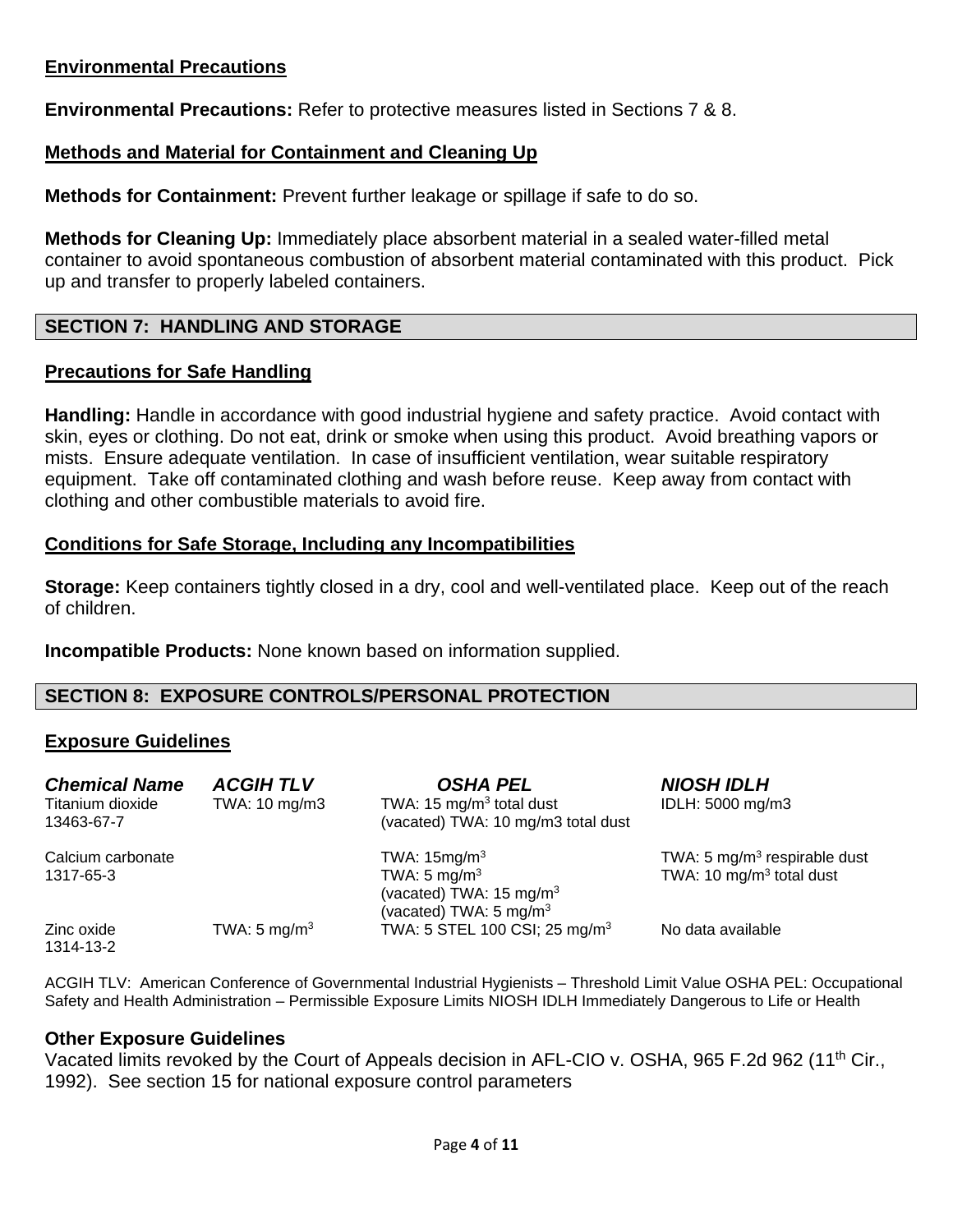# **Appropriate Engineering Controls**

**Engineering Measures:** Showers / Eyewash Stations / Ventilation Systems

# **Individual Protection Measures, such as Personal Protective Equipment**

**Eye/Face Protection:** If splashes are likely to occur, wear safety glasses with side shields (or goggles). None required for consumer use.

**Skin and Body Protection:** Wear protective gloves and protective clothing

**Respiratory Protection:** No protective equipment is needed under normal use conditions. If exposure limits are exceeded or irritation is experienced, ventilation and evacuation may be required.

**Hygiene Measures:** Handle in accordance with good industrial hygiene and safety practice. Take off contaminated clothing and wash before reuse. Avoid contact with skin, eyes or clothing. Wear suitable gloves and eye/face protection. Do not eat, drink or smoke when using this product. Wash hands before breaks and immediately after handling the product.

# **SECTION 9: PHYSICAL AND CHEMICAL PROPERTIES**

| <b>Physical State:</b>                                   | Viscous liquid           |                   | Odor:                  |                       | Very Slight              |
|----------------------------------------------------------|--------------------------|-------------------|------------------------|-----------------------|--------------------------|
| Appearance:                                              | White                    |                   | <b>Odor Threshold:</b> |                       | No information available |
| Color:                                                   | No information available |                   |                        |                       |                          |
|                                                          |                          |                   |                        |                       |                          |
| <b>Property</b>                                          |                          | <b>Values</b>     |                        | <b>Remarks/Method</b> |                          |
| pH                                                       |                          | 8.5               |                        |                       | None known               |
| Melting/freezing point                                   |                          | No data available |                        |                       | None known               |
| Boiling point/boiling range                              |                          | No data available |                        |                       | None known               |
| <b>Flash Point</b>                                       |                          | No data available |                        |                       | None known               |
| Evaporation rate                                         |                          | No data available |                        |                       | None known               |
| Flammability (solid, gas)                                |                          | No data available |                        |                       | None known               |
| Flammability Limit in Air                                |                          |                   |                        |                       |                          |
| Upper flammability limit                                 |                          | No data available |                        |                       | None known               |
| Lower flammability limit                                 |                          | No data available |                        |                       | None known               |
| Vapor pressure                                           |                          | No data available |                        |                       | None known               |
| Vapor density                                            |                          | No data available |                        |                       | None known               |
| <b>Specific Gravity</b>                                  |                          | No data available |                        |                       | None known               |
| <b>Water Solubility</b>                                  |                          | Miscible in water |                        |                       | None known               |
| Solubility in other solvents                             |                          | No data available |                        |                       | None known               |
| Partition coefficient: n-octanol/water No data available |                          |                   |                        |                       | None known               |
| Autoignition temperature                                 |                          | No data available |                        |                       | None known               |
| Decomposition temperature                                |                          | No data available |                        |                       | None known               |
| Kinematic viscosity                                      |                          | No data available |                        |                       | None known               |
| Dynamic viscosity                                        |                          | No data available |                        |                       | None known               |
| <b>Explosive properties</b>                              |                          | No data available |                        |                       |                          |
| Oxidizing properties                                     |                          | No data available |                        |                       |                          |
|                                                          |                          |                   |                        |                       |                          |
| <b>Other Information</b>                                 |                          |                   |                        |                       |                          |
| <b>Softening Point</b>                                   |                          | No data available |                        |                       |                          |
| VOC Content (%)                                          |                          | No data available |                        |                       |                          |
| Particle size                                            |                          | No data available |                        |                       |                          |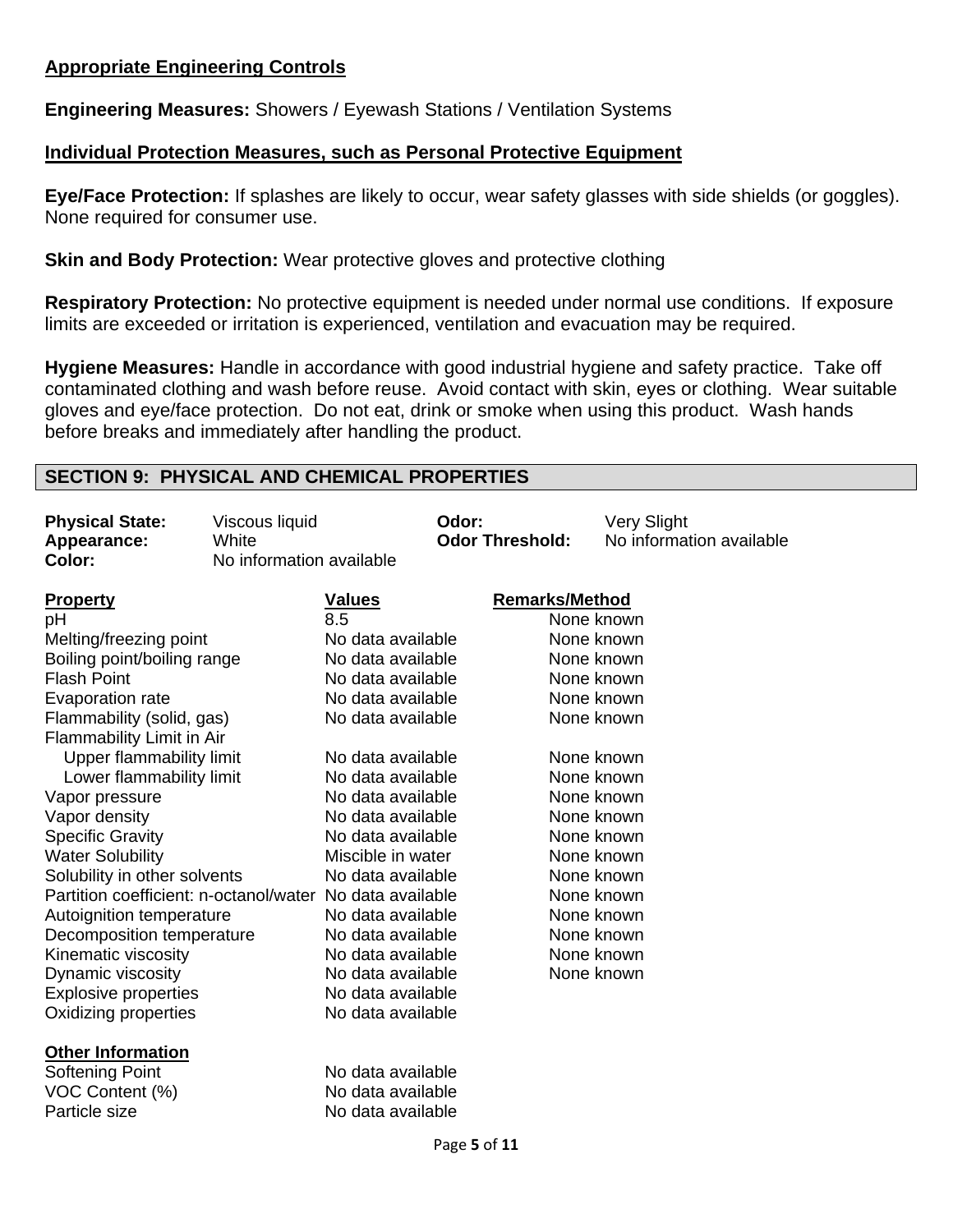# **SECTION 10: STABILITY AND REACTIVITY**

**Reactivity**  No data available

**Conditions to Avoid** Excessive heat

**Chemical Stability** Stable under recommended storage conditions

**Incompatible Materials** None known based on information supplied

**Possibility of Hazardous Reactions** None under normal processing

**Hazardous Decomposition Products** Carbon oxides

**Hazardous Polymerization** 

Hazardous polymerization does not occur

# **SECTION 11: TOXICOLOGICAL INFORMATION**

#### **Information on Likely Routes of Exposure**

**Product Information:** Product does not present an acute toxicity hazard based on known or supplied information

**Inhalation:** Specific test data for the substance or mixture is not available. May cause irritation of respiratory tract. Harmful by inhalation (based on components).

**Eye Contact:** Specific test data for the substance or mixture is not available. Expected to be an irritant based on components. May cause redness, itching, and pain. May cause temporary eye irritation.

**Skin Contact:** Specific test data for the substance or mixture is not available. May cause irritation. Prolonged contact may cause redness and irritation.

**Ingestion:** Specific test data for the substance or mixture is not available. Ingestion may cause irritation to mucous membranes. Ingestion may cause gastrointestinal irritation, nausea, vomiting and diarrhea.

# **Component Information**

13463-67-7

Titanium dioxide > 10000 mg/kg (Rat)

*Chemical Name Oral LD50 Dermal LD50 Inhalation LC50*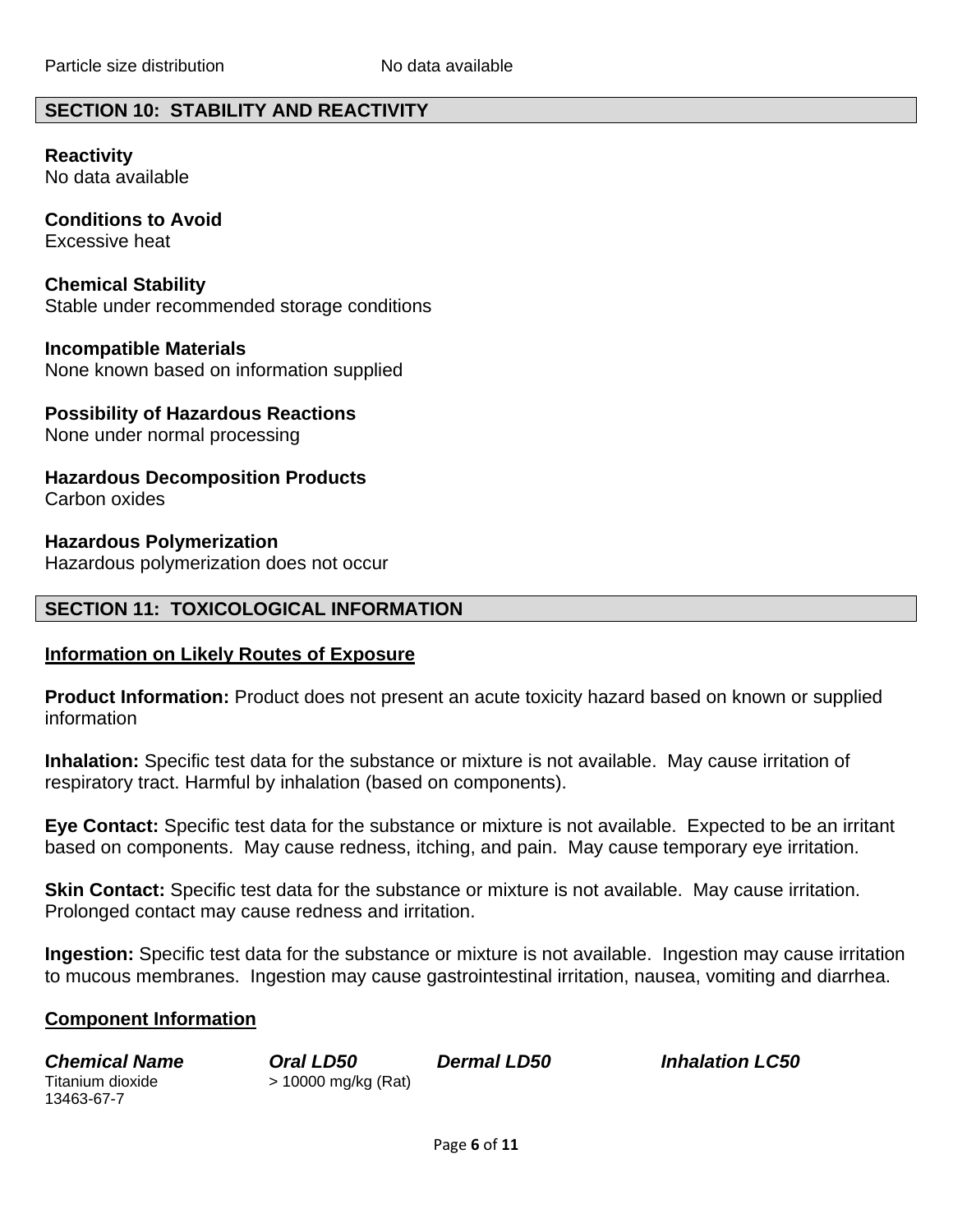| Propylene Glycol<br>$57 - 55 - 6$        | $= 20000$ mg/kg (Rat) | $= 20800$ mg/kg (Rabbit) |                         |
|------------------------------------------|-----------------------|--------------------------|-------------------------|
| Chlorothalonil                           |                       | $> 10$ g/kg (Rabbit)     | $= 310$ mg/m3 (Rat) 1 h |
| 1897-45-6<br>Methylchloroisothiazolinone | $= 481$ mg/kg (Rat)   | $> 1008$ mg/kg (Rat)     | $= 1.23$ mg/L (Rat) 4 h |
| 26172-55-4<br>Zinc oxide $-1314-13-2$    | 7950 mg/kg (Mouse)    | No data available        | No data available       |

# **Information on Toxicological Effects**

**Symptoms:** May cause redness and tearing of the eyes, coughing and/or wheezing, itching, rashes and hives.

#### **Delayed and Immediate Effects as well as Chronic Effects from Short and Long-Term Exposure**

**Sensitization:** May cause sensitization of susceptible persons. May cause sensitization by skin contact.

**Mutagenic Effects:** No information available

**Carcinogenicity:** The table below indicates whether each agency has listed any ingredient as a carcinogen

| <b>Chemical Name</b> | <b>ACGIH</b> | <i><b>IARC</b></i> | <b>NTP</b> | <b>OSHA</b> |
|----------------------|--------------|--------------------|------------|-------------|
| Titanium dioxide     |              | Group 2B           |            |             |
| 13463-67-7           |              |                    |            |             |
| Chlorothalonil       |              | Group 2B           |            |             |
| 1897-45-6            |              |                    |            |             |

**ACGIH (American Conference of Governmental Industrial Hygienists)**  A2 – Suspected Human Carcinogen **IARC (International Agency for Research on Cancer)**  Group 2B – Possibly Carcinogenic to Humans **OSHA (Occupational Safety and Health Administration of the US Department of Labor)**  X-Present

# **Reproductive Toxicity, STOT Single Exposure, STOT Repeated Exposure:** No information available

**Chronic Toxicity:** Titanium dioxide has been classified by the International Agency for Research on Cancer (IARC) as possibly carcinogenic to humans (Group 2B) by inhalation. Contains a known or suspected carcinogen.

**Target Organ Effects:** Eyes, respiratory system, skin, gastrointestinal tract (GI) & lungs.

**Aspiration Hazard:** No information available

# **Numerical Measures of Toxicity Product Information**

The following values are calculated based on chapter 3.1 of the GHS document

| <b>ATEmix (oral)</b> | <b>ATEmix (inhalation-dust/mist)</b> |
|----------------------|--------------------------------------|
| 8,711.00 mg/kg       | $2.41 \text{ mg/l}$                  |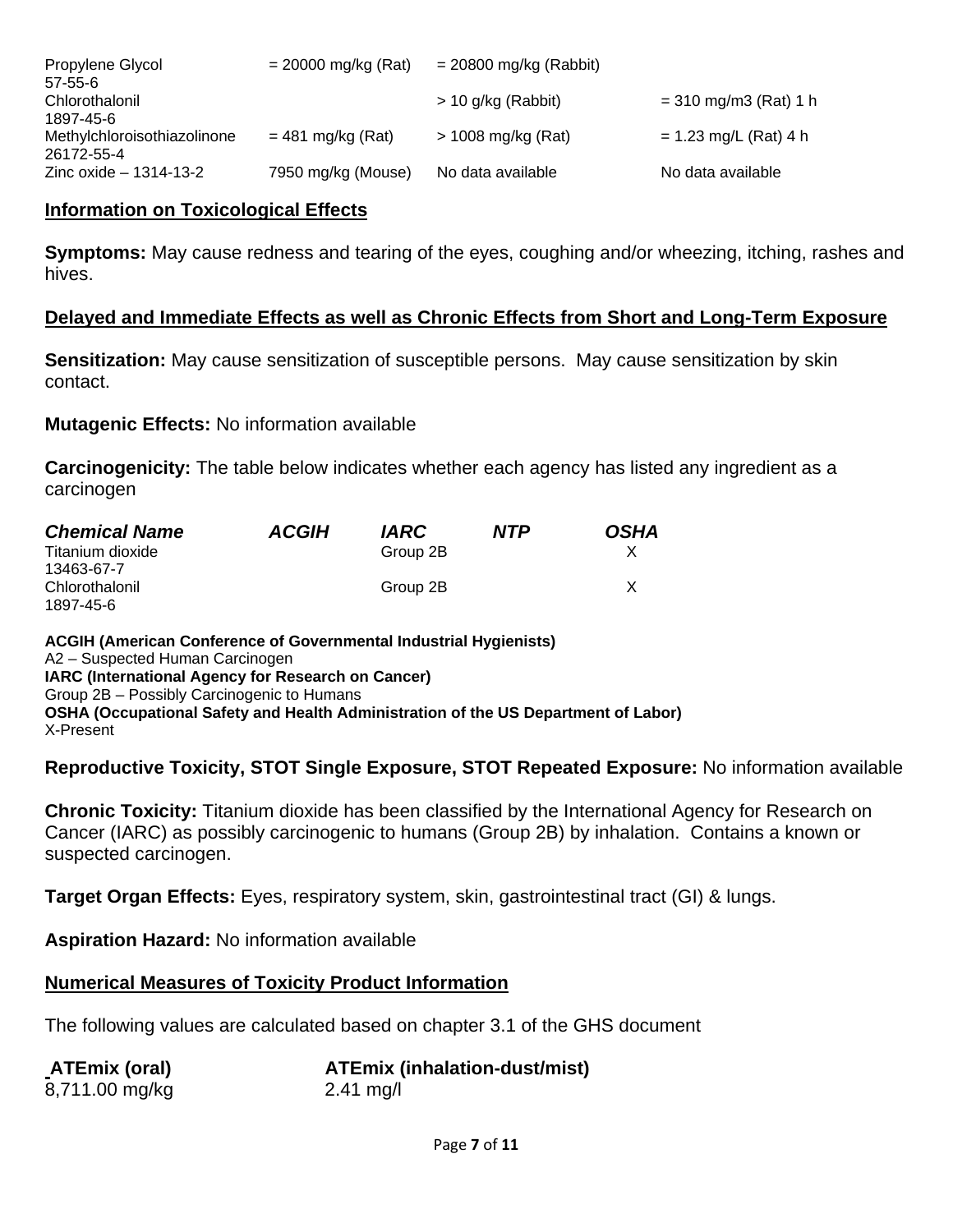# **SECTION 12: ECOLOGICAL INFORMATION**

#### **Ecotoxicity:** Toxic to aquatic life with long lasting effects

| <b>Chemical Name</b>                      | <b>Toxicity to Algae</b>                                                                                                                                                      | <b>Toxicity to Fish</b>                                                                                                                                                                                            | <b>Toxicity to</b><br><b>Microorganisms</b> | Daphnia Magna<br>(Water Flea)                                                             |
|-------------------------------------------|-------------------------------------------------------------------------------------------------------------------------------------------------------------------------------|--------------------------------------------------------------------------------------------------------------------------------------------------------------------------------------------------------------------|---------------------------------------------|-------------------------------------------------------------------------------------------|
| Propylene Glycol<br>$57 - 55 - 6$         | 96h EC50: $=$ mg/L<br>(Pseudokirchneriella<br>Subcapitata)                                                                                                                    | 96h LC50: = $51600$ mg/L<br>(Oncorhynchus mykiss) 96h<br>LC50: 41-47 mL/L<br>(Oncorhynchus mykiss) 96h<br>LC50: 51400 mg/L<br>(Pimephales promelas) 96h<br>$LC50: = 710$ mg/L<br>(Pimephales promelas)             |                                             | 24h EC50: > 10000 mg/L<br>48h EC50: > 1000 mg/L                                           |
| Chlorothalonil<br>1897-45-6               | 72h EC50: = $0.57 \text{ mg/L}$<br>(Desmodesmus<br>Subspicatus) 72h EC50: =<br>$0.0068$ mg/L<br>(Pseudokirchneriella<br>Subcapitata)                                          | 96h LC50: = $0.012$ mg/L<br>(Oncorhynchus mykiss) 96h<br>LC50: 0.0076 mg/L<br>(Oncorhynchus mykiss) 96h<br>LC50: 0.0221-0.032 mg/L<br>(Lepomis macrochirus) 96h<br>LC50: 0.045-0.057 mg/L<br>(Lepomis macrochirus) |                                             | 48h EC50: 0.0342-0.143 mg/L                                                               |
| Methylchloroisothiazolinone<br>26172-55-4 | 72h EC50: 0.11-0.16mg/L<br>(Pseudokirchneriella<br>Subcapitata) 96h EC50:<br>$0.03 - 0.13$ mg/L<br>(Pseudokirchneriella<br>subcapitata) $120h$ EC50: =<br>0.31 mg/L (Anabaena | 96h LC50: = $1.6 \text{ mg/L}$<br>(Oncorhynchus mykiss)                                                                                                                                                            | $EC50 = 5.7$ mg/L 16h                       | $48^{\text{th}}$ EC50: = 4.71 mg/L 48h<br>EC50: 0.12-0.3 mg/L 48h<br>EC50: 0.71-0.99 mg/L |

#### **Persistence and Degradability:** No information available

Flos-aquae)

#### **Bioaccumulation**

| <b>Chemical Name</b>        | <b>Log Pow</b> |
|-----------------------------|----------------|
| Chlorothalonil              | 29             |
| 1897-45-6                   |                |
| Methylchloroisothiazolinone | $-0.71 - 0.75$ |
| 26172-55-4                  |                |

**Other Adverse Effects:** No information available

# **SECTION 13: DISPOSAL CONSIDERATIONS**

#### **Waste Treatment Methods**

**Disposal Methods:** This material, as supplied, is not a hazardous waste according to Federal regulations (40 CFR 261). This material could become a hazardous waste if it is mixed with or otherwise comes in contact with a hazardous waste, if chemical additions are made to this material, or if the material is processed or otherwise altered. Consult 40 CFR 261 to determine whether the altered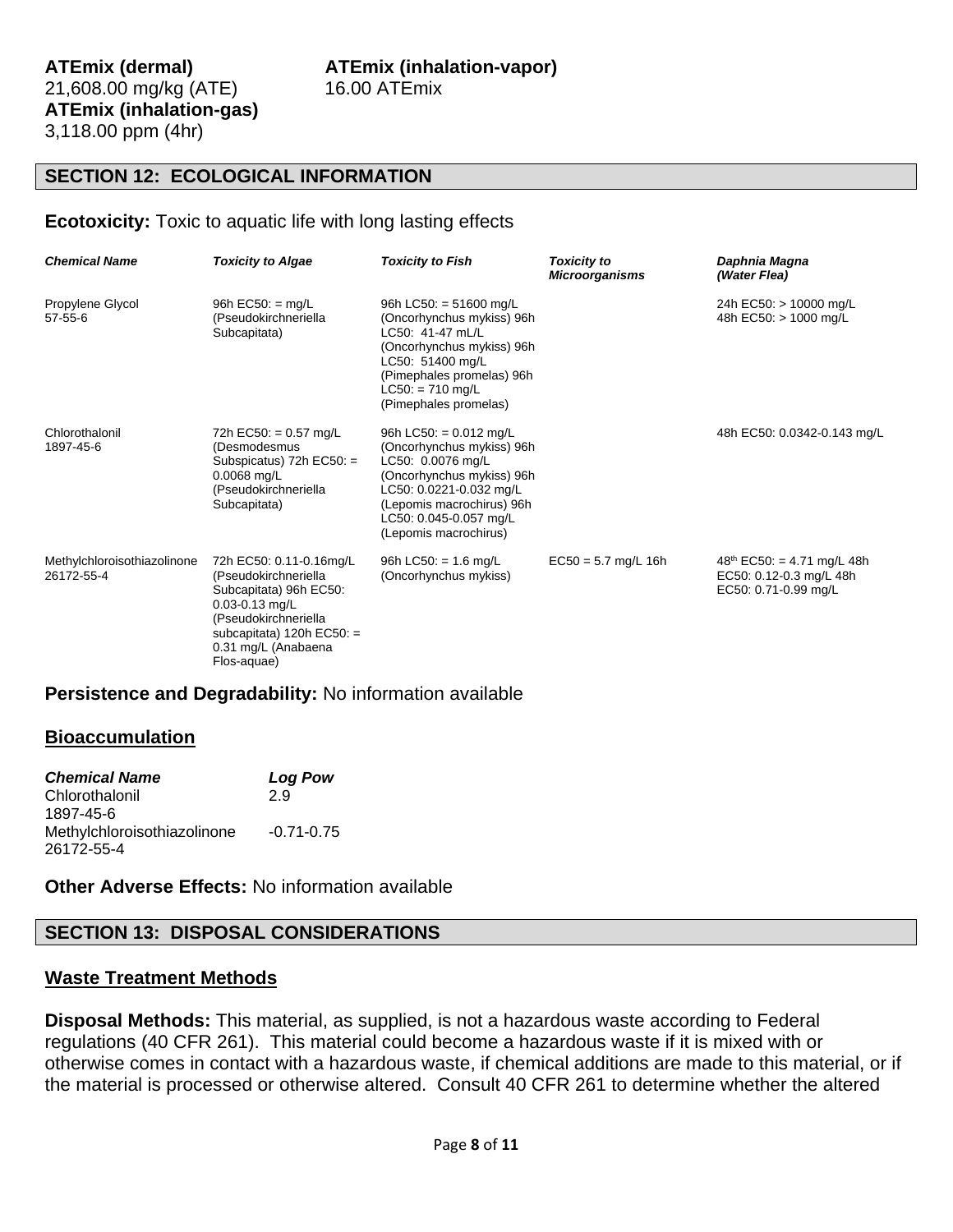material is a hazardous waste. Consult the appropriate state, regional, or local regulations for additional requirements.

**Contaminated Packaging:** Dispose of contents/containers in accordance with local regulations

# **California Hazardous Waste Codes:** 331

#### **SECTION 14: TRANSPORT INFORMATION**

| <b>DOT</b>                                                                                                                                                | Not Regulated                                                                                                                                                                                                                                                                                      |
|-----------------------------------------------------------------------------------------------------------------------------------------------------------|----------------------------------------------------------------------------------------------------------------------------------------------------------------------------------------------------------------------------------------------------------------------------------------------------|
| <b>Proper Shipping Name</b>                                                                                                                               | Non-Regulated                                                                                                                                                                                                                                                                                      |
| <b>Hazard Class</b>                                                                                                                                       | N/A                                                                                                                                                                                                                                                                                                |
| <b>TDG</b>                                                                                                                                                | <b>UN3082</b>                                                                                                                                                                                                                                                                                      |
| Un-No.                                                                                                                                                    | Environmentally Hazardous Substance, Liquid, N.O.S.                                                                                                                                                                                                                                                |
| <b>Proper Shipping Name</b>                                                                                                                               | 9                                                                                                                                                                                                                                                                                                  |
| <b>Hazard Class</b>                                                                                                                                       | $\mathbf{III}$                                                                                                                                                                                                                                                                                     |
| <b>Packing Group</b>                                                                                                                                      | UN3082, Environmentally Hazardous Substance, Liquid, N.O.S.                                                                                                                                                                                                                                        |
| <b>Description</b>                                                                                                                                        | (Chlorothalonil), 9, III, Marine Pollutant                                                                                                                                                                                                                                                         |
| <b>IATA</b>                                                                                                                                               | 3082                                                                                                                                                                                                                                                                                               |
| Un-No.                                                                                                                                                    | Environmentally Hazardous Substance, Liquid, N.O.S.                                                                                                                                                                                                                                                |
| <b>Proper Shipping Name</b>                                                                                                                               | 9                                                                                                                                                                                                                                                                                                  |
| <b>Hazard Class</b>                                                                                                                                       | $\mathbf{III}$                                                                                                                                                                                                                                                                                     |
| <b>Packing Group</b>                                                                                                                                      | UN3082, Environmentally Hazardous Substance, Liquid, N.O.S.                                                                                                                                                                                                                                        |
| Description                                                                                                                                               | (Chlorothalonil), 9, Ill                                                                                                                                                                                                                                                                           |
| <b>IMDG/IMO</b><br>Un-No.<br><b>Proper Shipping Name</b><br><b>Hazard Class</b><br><b>Packing Group</b><br>EmS No.<br><b>Marine Pollutant Description</b> | 3082<br>Environmentally Hazardous Substance, Liquid, N.O.S.<br>9<br>$\mathbf{III}$<br>$F-A, S-F$<br>Product is a marine pollutant according to the criteria set by<br><b>IMDG/IMO</b><br>UN3082, Environmentally Hazardous Substance, Liquid, N.O.S.<br>(Chlorothalonil), 9, III, Marine Pollutant |

# **SECTION 15: REGULATORY INFORMATION**

#### **International Inventories**

TSCA Complies DSL All components are listed either on the DSL or NDSL

**TSCA** – United States Toxic Substances Control Act Section 8(b) Inventory **DSL/NDSL** – Canadian Domestic Substances List/Non-Domestic Substances List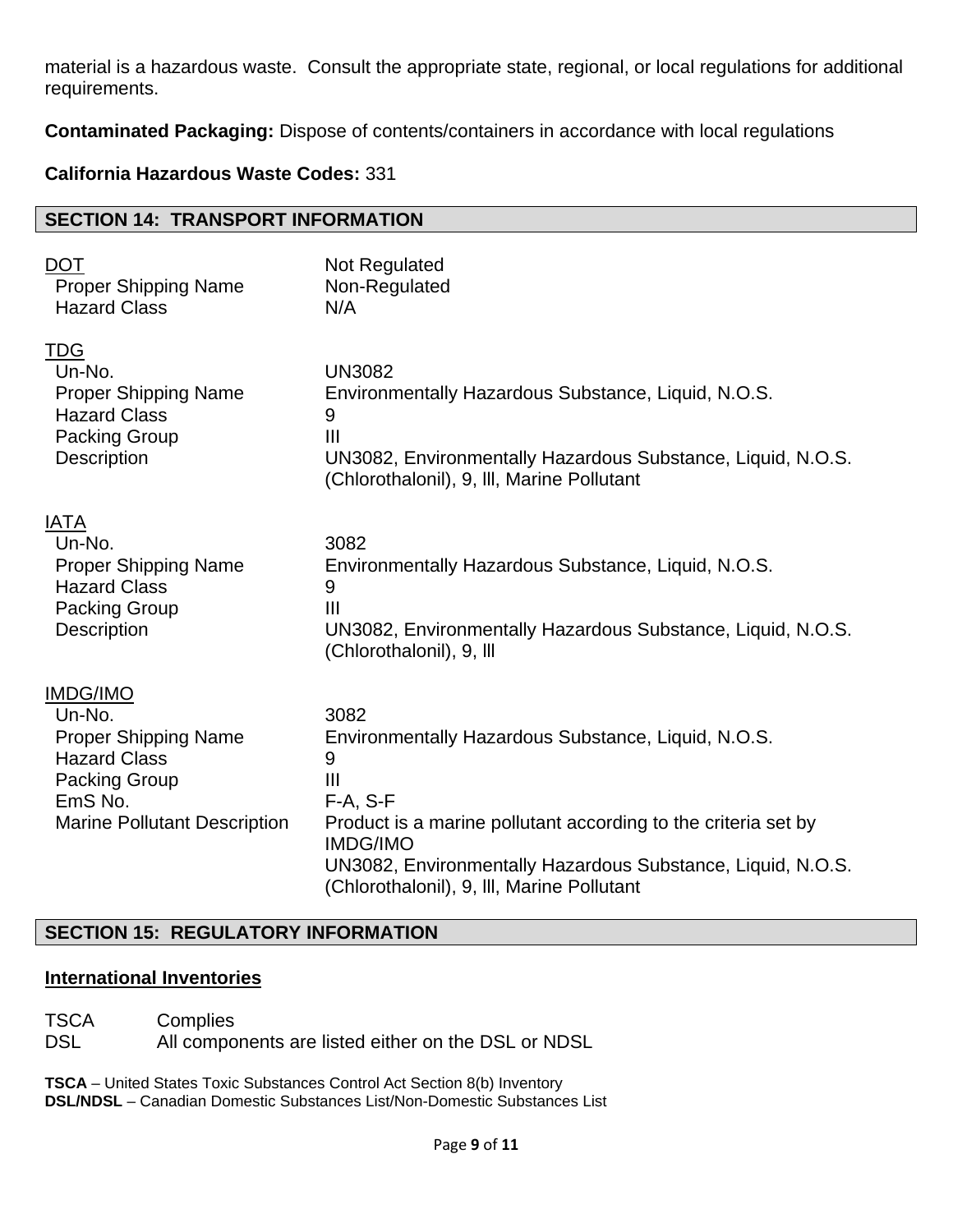# **US Federal Regulations**

# **SARA 313**

Section 313 of Title III of the Superfund Amendments and Reauthorization Act of 1986 (SARA). This product contains a chemical or chemicals which are subject to the reporting requirements of the Act and Title 40 of the Code of Federal Regulations, Part 372.

| <b>Chemical Name</b> | CAS No.   | Weight - % | <b>SARA 313 – Threshold Values %</b> |
|----------------------|-----------|------------|--------------------------------------|
| Chlorothalonil       | 1897-45-6 | $0.1 - 1$  |                                      |

#### **SARA 311/312 Hazard Categories**

| <b>Acute Health Hazard</b>        | Yes |
|-----------------------------------|-----|
| <b>Chronic Health Hazard</b>      | Yes |
| <b>Fire Hazard</b>                | No. |
| Sudden release of pressure hazard | No  |
| <b>Reactive Hazard</b>            | N٥  |

# **CWA (Clean Water Act)**

This product does not contain any substances regulated as pollutants pursuant to the Clean Water Act (40 CFR 122.21 and 40 CFR 122.42)

#### **CERCLA**

This material, as supplied, does not contain any substances regulated as hazardous substances under the Comprehensive Environmental Response Compensation and Liability Act (CERCLA) (40 CFR 302) or the superfund Amendments and Reauthorization Act (SARA) (40 CFR 355). There may be specific reporting requirements at the local, regional, or state level pertaining to releases of this material.

# **US State Regulations**

#### **California Proposition 65**

This product contains the following Proposition 65 chemicals:

| <b>Chemical Name</b>           | <b>California Proposition 65</b> |
|--------------------------------|----------------------------------|
| Titanium dioxide $-13463-67-7$ | Carcinogen                       |
| Chlorothalonil - 1897-45-6     | Carcinogen                       |

# **U.S. State Right-to-Know Regulations**

| <b>Chemical Name</b>           | <b>New Jersey</b> | Massachusetts Pennsylvania Rhode Island Illinois |  |  |
|--------------------------------|-------------------|--------------------------------------------------|--|--|
| Titanium dioxide $-13463-67-4$ |                   |                                                  |  |  |
| Calcium carbonate - 1317-65-3  |                   |                                                  |  |  |
| Propylene Glycol - 57-55-6     |                   |                                                  |  |  |
| Chlorothalonil - 1897-45-6     |                   |                                                  |  |  |
| Zinc oxide – 1314-13-2         |                   |                                                  |  |  |

#### **International Regulations**

Canada WHMIS Hazard Class D2A – Very toxic materials D2B – Toxic materials